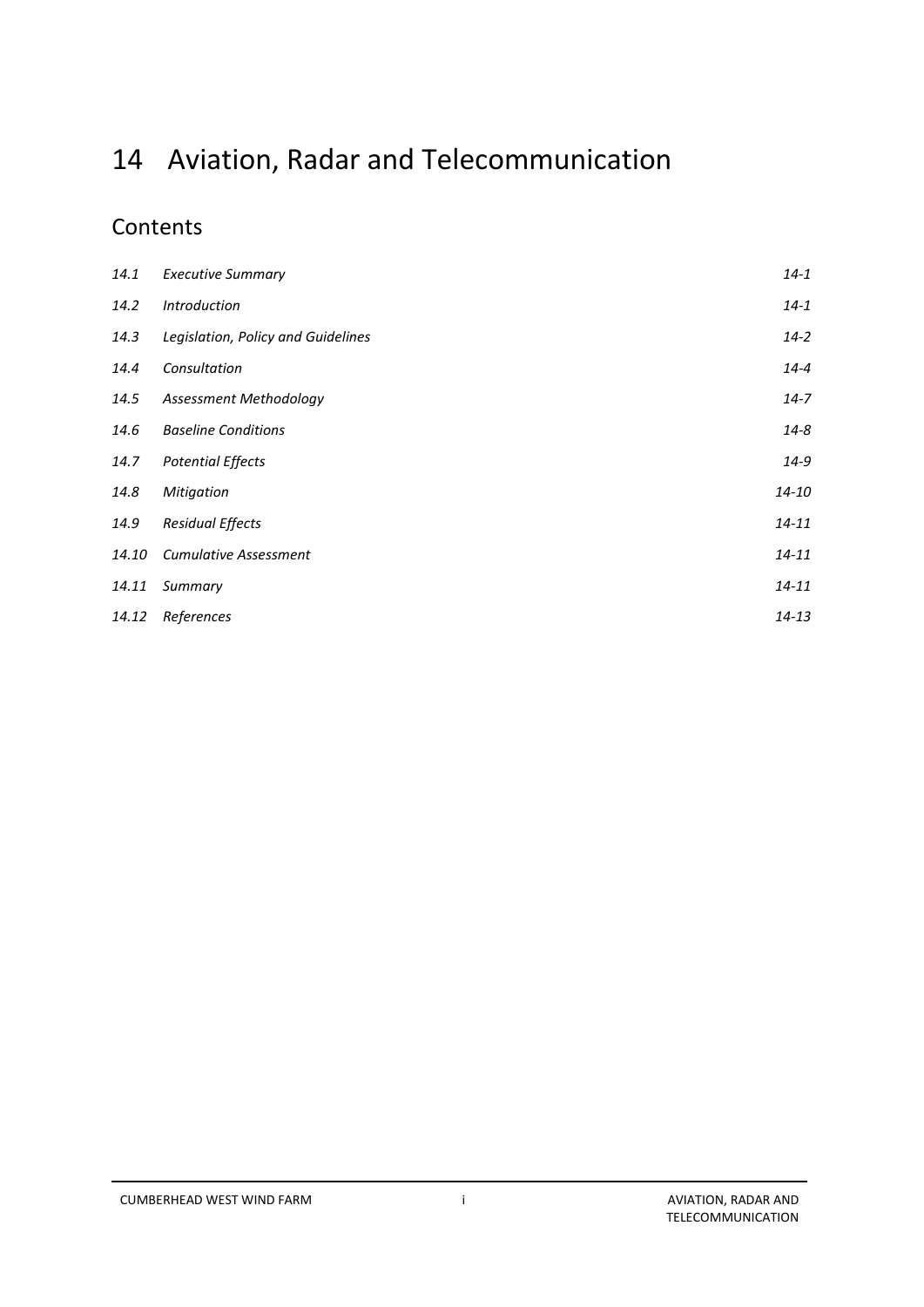This page is intentionally blank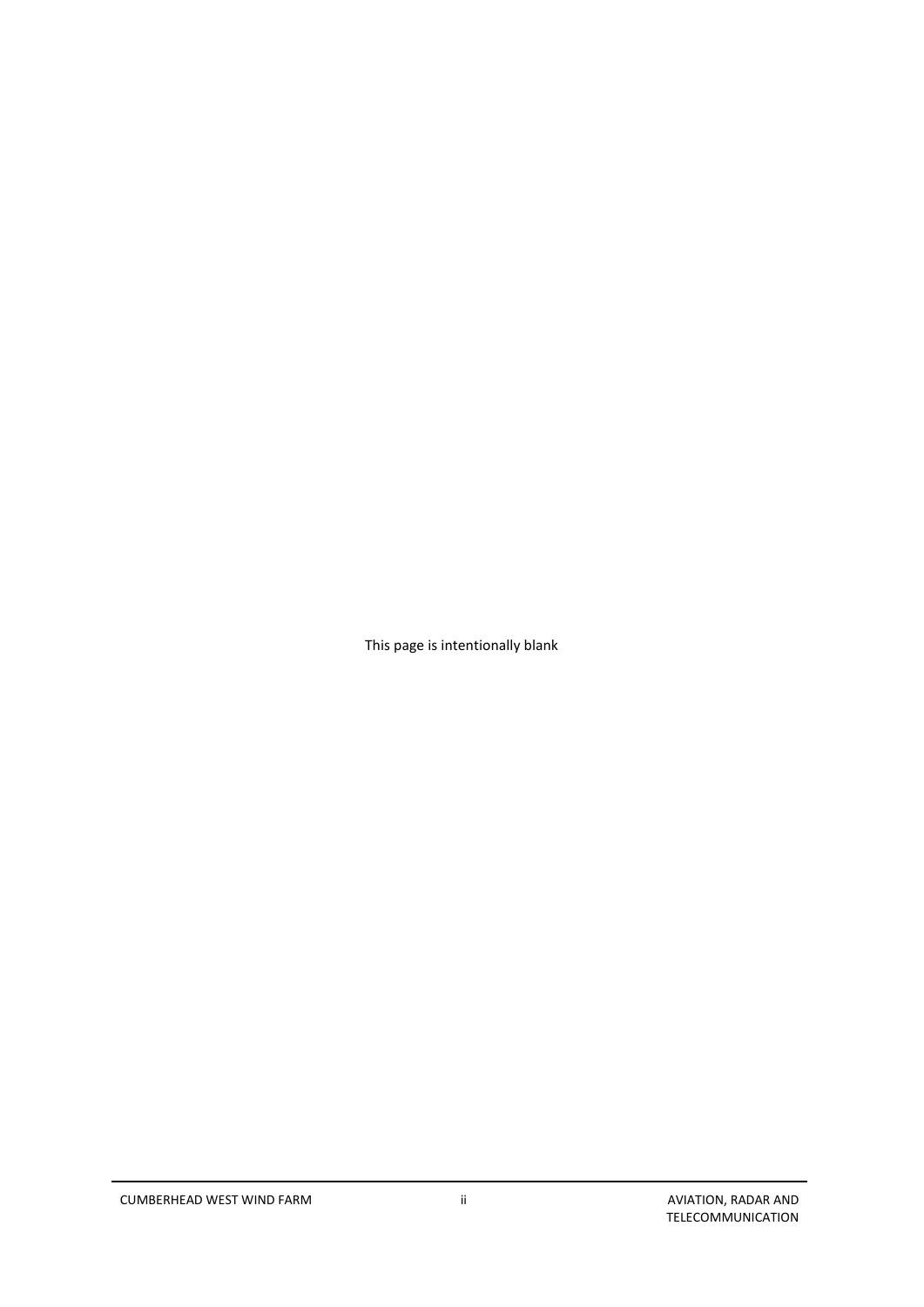# 14 Aviation, Radar and Telecommunication

### <span id="page-2-0"></span>14.1 Executive Summary

- 14.1.1 An initial scoping study relating to aviation, radar and telecommunications identified those stakeholders potentially affected by the Proposed Development. The scoping process involved considering all military and civil aerodromes in the wider area out to circa 60 km, all radar installations out to the limit of their range, all navigational aids, air-ground-air communications stations and low flying activities, as well as operators of telecommunications links. The scoping process identified potential impacts to primary radars operated by NATS, Glasgow Airport and Glasgow Prestwick Airport. Additional analysis determined no impacts to the Glasgow Prestwick Airport radar.
- 14.1.2 Consultations were conducted with NATS, Glasgow Airport, Glasgow Prestwick Airport, Atkins, the Joint Radio Company (JRC) and Arqiva; additionally, the Ofcom online database of fixed links was interrogated to identify any links near the Proposed Development site (note that Ofcom no longer provides such information directly).
- 14.1.3 Potential impacts to the NATS and Glasgow Airport primary radars that were identified can be mitigated through the blanking of the affected radars and the provision of in-fill coverage from unaffected radar; commonly referred to as blanking and in-fill.
- 14.1.4 Two potential in-fill radars exist, both having been installed to mitigate wind farm impacts. These are the Terma radar at Glasgow Airport and the Sensis radar located at Kincardine. Dialogue continues with the stakeholders to determine the most appropriate in-fill radar. Mitigation Agreements with these organisations will be put in place, to allow their conditional approval of the Proposed Development.
- 14.1.5 It is anticipated that there will be no significant residual effects on aviation or telecommunication infrastructure as a result of the construction, operation and decommissioning of the Proposed Development.

# <span id="page-2-1"></span>14.2 Introduction

- 14.2.1 This chapter considers the potential effects of the Proposed Development on existing and planned military and civil aviation activities, television and telecommunications infrastructure.
- 14.2.2 Wind turbines are not directly subject to the Communications Act 2003 and require no authorisation from Ofcom in their management of the radio spectrum and granting of licenses under the Wireless Telegraphy Act. However, planning authorities do consider the potential impact of structures on existing communications infrastructure and they require that consideration of such impacts is made by wind energy developers.
- 14.2.3 Radio waves and microwaves are used in a variety of communications and any large structure has the potential to interfere with their reception. The magnitude of the impact from a new structure is principally dependent upon the size, shape and materials of construction. Wind turbines are very slender and the rotor is substantially constructed from non-conducting materials (Glass Reinforced Plastic), both of which reduce their potential for causing interference. However, the tower is usually steel and the rotor blades contain some conductive materials, for lightning conduction and in some cases structural carbon fibre. The blade movement may also have an effect on radars, which are designed to detect movement.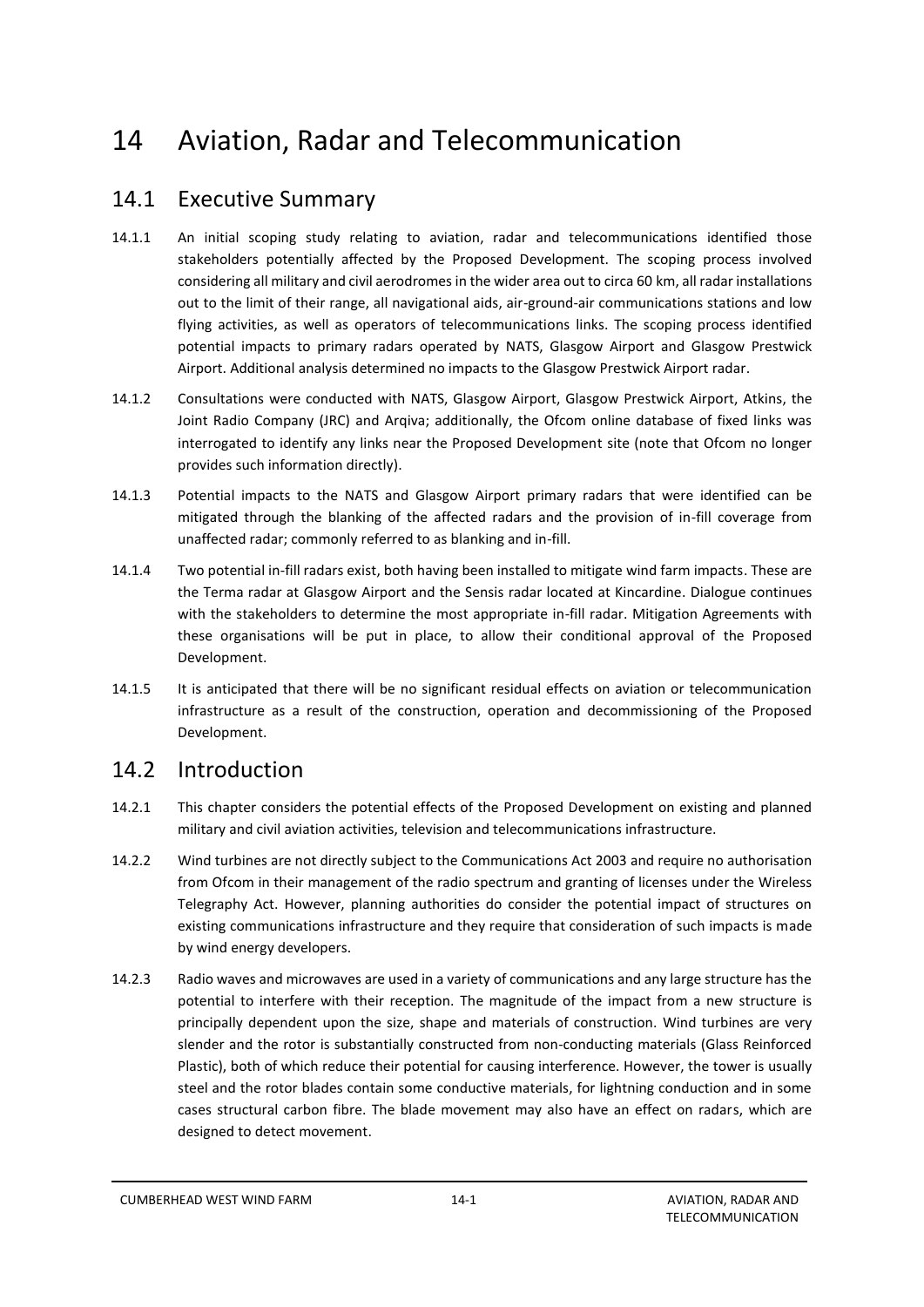- 14.2.4 The potential effects on electromagnetic signals are highly dependent on the location of the wind farm and on the positions of the individual turbines. In some cases, there are no significant consequences and no mitigation is required, whilst in other cases the turbine specification or layout must be designed to accommodate local infrastructure. Mitigation is often available and appropriate to manage impacts on communications infrastructure or radar.
- 14.2.5 The key considerations for the Proposed Development are the potential effects on civil aviation and defence radar, microwave and ultra-high frequency (UHF) band communications and television broadcasting. An Electromagnetic Interference Survey (EMI) was undertaken to determine the suitability of the site and any mitigation measures required to overcome any identified potential effects. The EMI assessment was conducted through a combination of consultation with the operators of these systems where possible, with independent impact assessment where this is not possible.

# <span id="page-3-0"></span>14.3 Legislation, Policy and Guidelines

14.3.1 The relevant sections of key legislation, policy and guidance documents are described below, which together place a responsibility on the planning authorities and the developer to assess potential impacts on aviation and telecommunications links in particular.

### *Legislation*

14.3.2 Civil Aviation Authority (CAA) CAP 393, The Air Navigation Order and Regulations (2016), specifies the statutory requirements for the lighting of onshore wind turbines over 150 m tall.

### *Policy*

14.3.3 Chapter 5 of the EIA Report sets out the planning policy framework that is relevant to the EIA. The policies set out include those from the adopted Strategic Development Plan and Local Development Plan (LDP) that cover South Lanarkshire (2015), those relevant aspects of Scottish Planning Policy (SPP), National Planning Framework 3 (NPF3), Planning Advice Notes and other relevant guidance. Of relevance to the aviation, radar and telecommunications assessment presented within this chapter, regard has been given to the following policies.

### **Scottish Planning Policy (SPP), 2014**

- 14.3.4 The SPP states under paragraph 169 on Development Management, that consideration should be given to the, "*impacts on aviation and defence interests and seismological recording;* [and] *impacts on telecommunications and broadcasting installations, particularly ensuring that transmission links are not compromised*".
- 14.3.5 It also highlights that *Planning Advice Note 62, Radio Telecommunications* provides advice on siting and design, as does the *Planning Circular 2/2003: Safeguarding of Aerodromes, Technical Sites and Military Explosives*.

### **Scottish Onshore Wind Policy Statement, December 2017**

- 14.3.6 Under chapter 4, barriers to deployment, it is noted wind developments can impact significantly on civil air traffic control primary radar systems because they appear as clutter on radar displays, potentially obscuring aircraft flying above them from view. This is a common factor in creating delay and cost to wind power developments.
- 14.3.7 Paragraphs 61 to 65 in chapter 4, specifically address impacts to civil aviation radar, extracted below.
- 14.3.8 "The main mitigation method which has been deployed in numerous schemes over a number of years involves 'in-filling' from a radar which has no line of sight of the turbines in question.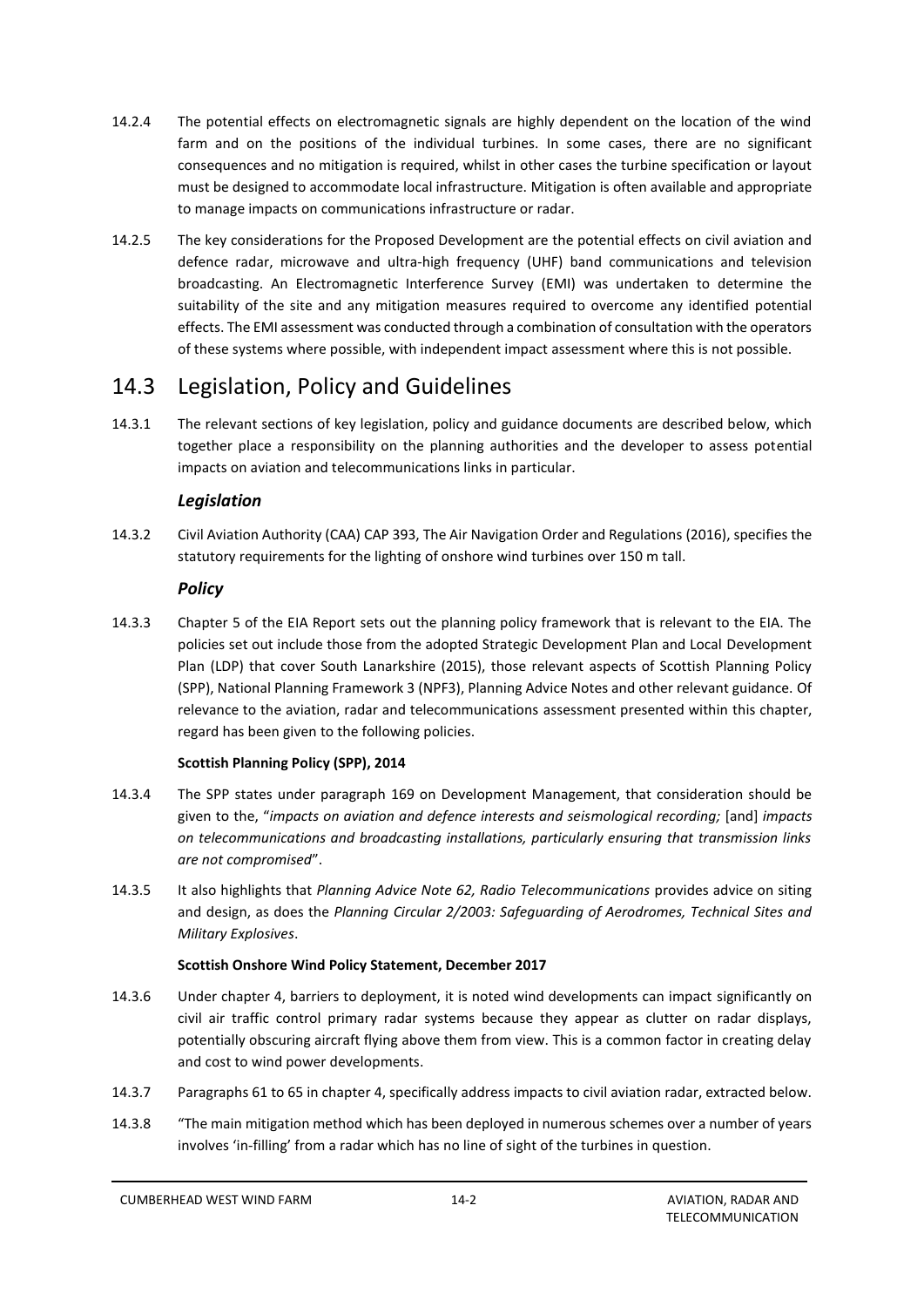- 14.3.9 While this is a proven mitigation (albeit not one that can be deployed for every development), the Scottish Government recognises that it can result in a significant financial burden, especially in cases where more than one in-fill feed is necessary. Since the financial environment facing wind energy development has changed radically, we believe that we need to reconsider this approach.
- 14.3.10 The Scottish Government remains committed to working with airports, radar operators and the wind industry in order to pursue and develop a more strategic approach to mitigating impacts of wind development on civil aviation radar.
- 14.3.11 Wind farms are no longer the new and unexpected feature that they once were and are an established part of Scotland's landscape. Given this, we expect in the longer term, a move on the part of the air navigation industry towards self-management of this issue. This could be achieved through the deployment of wind farm tolerant radar, or other technical solutions.
- 14.3.12 In the shorter term, we will support any strategic use of radar, with a special focus across the central belt, where there is potential to maximise the application of mitigation and reduce costs.
- 14.3.13 The Scottish Government will also continue to work as part of the UK Government Chaired Aviation Management Board (AMB), and as part of the Renewable UK Aviation Working Group to make progress on this issue".

### **Planning Circular 2/03 (revised March 2016): Safeguarding of Aerodromes, Technical Sites and Military Explosives Storage Areas**

- 14.3.14 This Circular summarises the Scottish Ministers' understanding of the general effect of the relevant primary or secondary legislation.
- 14.3.15 It contains 4 Annexes. Annexes 1 and 2 describe the formal process by which planning authorities should take into account safeguarding, including in relation to wind energy developments. Annex 3 lists officially safeguarded civil aerodromes and Annex 4 lists planning authority areas containing civil en-route technical sites for which separate official safeguarding maps have been issued (as at 27 January 2003).
- 14.3.16 The circular also refers planning authorities, statutory consultees, developers and others to CAA CAP 764 (CAA Policy and Guidance on Wind Turbines), which is discussed further under Guidance below, and Met Office guidelines.

#### **Planning Advice Note (PAN) 62: Radio Telecommunications**

14.3.17 PAN 62 states that, "*Large and prominent structures such as tall buildings and wind farms can cause disruption to radio telecommunications services by obstructing or reflecting the signals. The Radiocommunications Agency (Now Ofcom) may be able to suggest engineering solutions to overcome the problem, such as installing repeaters. Planning authorities can grant planning permission for such prominent structures subject to a condition that before development commences the developer will propose measures by which the quality of reception affected by the proposal will be maintained*."

**CAA Policy Statement: Lighting of Onshore Wind Turbine Generators in the United Kingdom with a maximum blade tip height at or in excess of 150 m Above Ground Level (June 2017)**

14.3.18 This policy statement highlights and clarifies the requirements set out in CAP393, the Air Navigation Order, for the lighting of onshore turbines. Key sections are described further under the assessment methodology below.

#### **South Lanarkshire Local Development Plan (2015)**

14.3.19 Policy 19 (Renewable Energy) of the LDP is relevant to the aviation, radar and telecommunication assessment.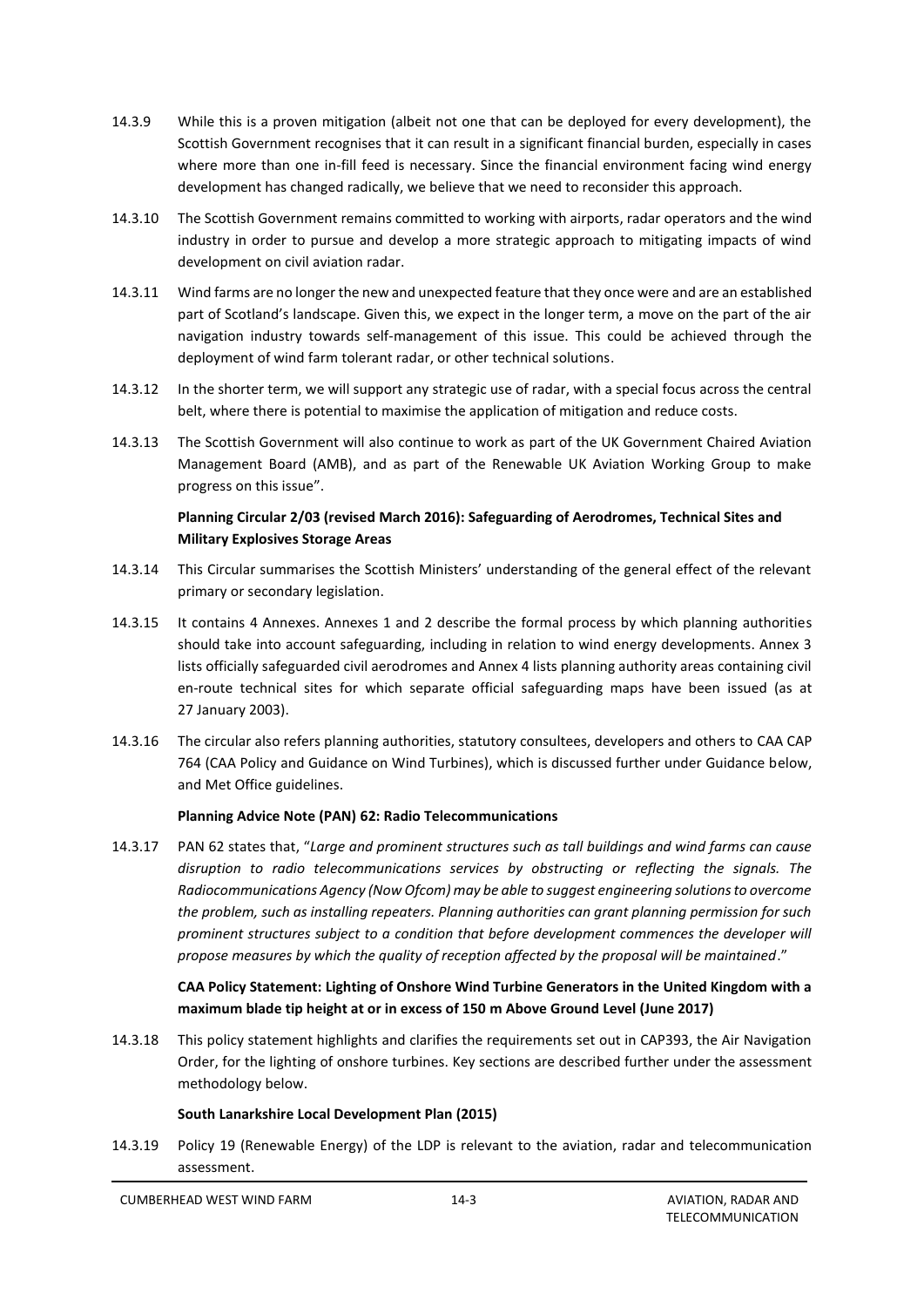#### **SLC Supplementary Guidance 10 on Renewable Energy (2015)**

- 14.3.20 SLC Supplementary Guidance 10 on Renewable Energy (2015) sets out policies and other advice in support of wind developments in South Lanarkshire. Paragraph 6.95 to 6.102 (Development Management Considerations) deals with aviation matters and states that "*the impacts of the proposal on radar performance, defence interests and other air safety and seismological recording considerations must be satisfactorily addressed and demonstrated to the satisfaction of the relevant technical authorities*" (paragraph 6.101).
- 14.3.21 Paragraphs 6.105 to 6.108 deal with matters relating to telecommunication and broadcasting installations and states, "*the siting of wind turbines must have regard to radio, television, telecoms and other communication systems particularly ensuring that transmission links are not compromised*" (paragraph 6.105).
- 14.3.22 Parts 15 and 16 of the assessment checklist (Table7.1) address aviation and telecommunication impacts and the requirement for them to be assessed within the Environmental Statement.

### *Guidance*

- 14.3.23 CAA guidance, within CAP 764 (CAA Policy and Guidance on Wind Turbines), sets out recommended consultation and assessment criteria for the impacts of wind turbines on all aspects of civil aviation.
- 14.3.24 The CAA involvement in the Wind Farm Pre-Planning Consultation Process ceased on 25 December 2010. CAP 764 now states that "*developers are required to undertake their own pre- planning assessment of potential civil aviation related issues*."
- 14.3.25 Within CAP 764 the CAA provides a chapter describing the "*wind turbine development planning process*", within which the main civil aviation stakeholders and their interests are listed and described in brief. Table 1 within the guidance document provides an overview of considerations and the following paragraphs detail what developers will need to consider, conducting associated consultations as appropriate. The CAA observes in section 2.36 of CAP764 that impact on communications, navigation and surveillance infrastructure alone is not sufficient to support an objection; rather those impacts need to have a negative impact on the provision of an air traffic service.
- 14.3.26 The CAA notes in section 5.25 of CAP 764 that "*it is incumbent upon the developer to liaise with the appropriate aviation stakeholder to discuss – and hopefully resolve or mitigate – aviation related concerns without requiring further CAA input. However, if these discussions break down or an impasse is reached, the CAA can be asked to provide objective comment*".
- 14.3.27 Section 5.26 of CAP 764 states that "*the CAA will not provide comment on MoD objections or arguments unless such comments have been requested by the MoD*."

### <span id="page-5-0"></span>14.4 Consultation

- 14.4.1 The aviation stakeholders consulted as a part of the EIA were NATS (En Route) plc (NATS), Glasgow Airport and Glasgow Prestwick Airport (GPA) and the Ministry of Defence (MoD).
- 14.4.2 Relevant telecommunications and television broadcasting stakeholders were also consulted, as set out in Table 14.1 below. Table 14.1 provides a summary of all consultation responses received. Copies of relevant consultee communications are provided in Appendix 4.2: ECU Scoping Opinion and Appendix 4.3: Further Consultation.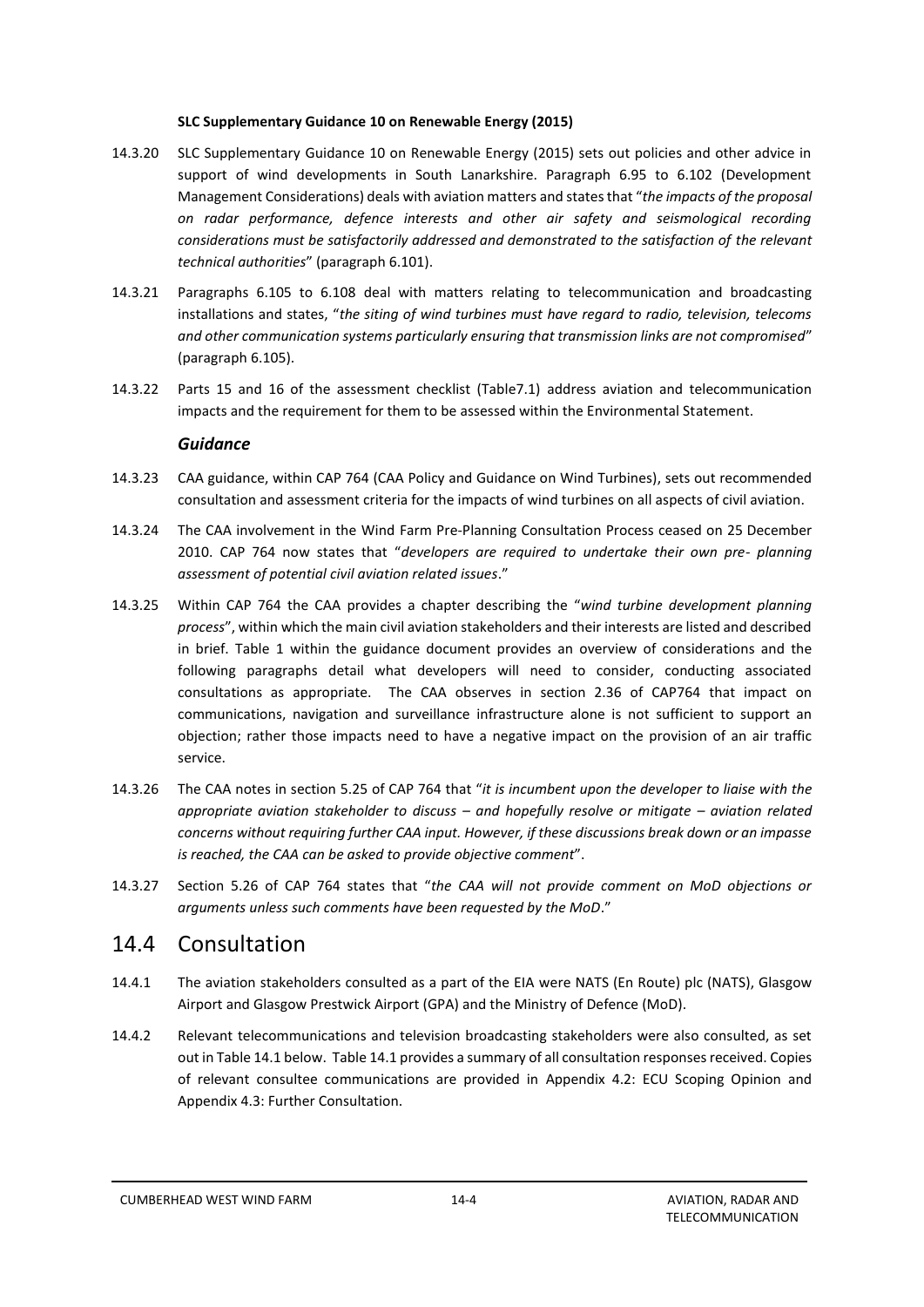### **Table 14.1 – Consultee Responses**

| <b>Consultee</b>       | <b>Response</b>                                                                                                                                                                                                                                                                                                                                                                                                                                                                                                                                                                                                                                                                                                                                      | <b>Actions</b>                                                                                                                                                                                                                                                                                                                                                                                                                                                                                                                                                                                                                                                                                                                                                                                                                                                                                                                                                                                                                             |
|------------------------|------------------------------------------------------------------------------------------------------------------------------------------------------------------------------------------------------------------------------------------------------------------------------------------------------------------------------------------------------------------------------------------------------------------------------------------------------------------------------------------------------------------------------------------------------------------------------------------------------------------------------------------------------------------------------------------------------------------------------------------------------|--------------------------------------------------------------------------------------------------------------------------------------------------------------------------------------------------------------------------------------------------------------------------------------------------------------------------------------------------------------------------------------------------------------------------------------------------------------------------------------------------------------------------------------------------------------------------------------------------------------------------------------------------------------------------------------------------------------------------------------------------------------------------------------------------------------------------------------------------------------------------------------------------------------------------------------------------------------------------------------------------------------------------------------------|
| <b>NATS</b>            | NATS (En-route) Plc (NATS), was<br>consulted through the scoping process<br>and directly on 24 July 2020.<br>NATS is expected to object to the<br>development without mitigation.<br>Discussions determined that mitigation<br>was likely to be possible through the<br>same means as is currently provided<br>for the other wind energy<br>developments in this area (Nutberry<br>Hill, Galawhistle, Douglas West and<br>Hagshaw Hill Repowering). An<br>alternative infill solution, which is<br>currently providing NATS with<br>mitigation for a number of other<br>windfarms, is also being assessed.<br>It is anticipated that NATS will be in a<br>position to withdraw its objection,<br>subject to a suitably worded planning<br>condition. | The assessment of, and contracting for,<br>mitigation with NATS is ongoing. Two<br>potential solutions have been<br>identified and are the subject of<br>ongoing feasibility checks.<br>Subsequent to the formal approval of<br>the technical solution, the Applicant<br>will enter into a contract for mitigation.<br>This will enable NATS to remove its<br>objection fully, conditional upon the<br>mitigation being implemented prior to<br>turbine installation.<br>Draft condition wording will be agreed<br>with NATS and submitted to the<br>Scottish Ministers.                                                                                                                                                                                                                                                                                                                                                                                                                                                                   |
| <b>Glasgow Airport</b> | Glasgow Airport was consulted through<br>the scoping process and directly on 24<br>July 2020.<br>Glasgow Airport objected to the<br>development without mitigation.<br>The airport installed a turbine<br>mitigating radar in June 2018 and this<br>could provide mitigation for this<br>project.<br>In addition, the airport has another<br>radar feed used to mitigate other wind<br>farms at the airport since 2008, which<br>is also capable of mitigating this wind<br>farm's impacts.                                                                                                                                                                                                                                                          | The situation with Glasgow Airport is<br>similar to that with NATS. NATS<br>(Services) Limited (NSL), the<br>unregulated sister company of NATS,<br>provides the air traffic service at<br>Glasgow Airport. NSL provides<br>assessment and contracting services<br>for the airport and is providing these<br>elements for the airport in parallel with<br>the NATS mitigation. The solution is<br>essentially common in using blanking<br>and in-fill from one of two candidate<br>in-fill radars. Hence, the mitigation<br>options have been identified and are<br>the subject of ongoing feasibility<br>checks to confirm acceptability.<br>Subsequent to the formal approval of<br>the technical solution, the Applicant<br>will enter into a contract for mitigation.<br>This will enable Glasgow Airport to<br>remove its objection, conditional upon<br>the mitigation being implemented prior<br>to turbine installation.<br>Draft condition wording will be agreed<br>with the airport and submitted to the<br>Scottish Ministers. |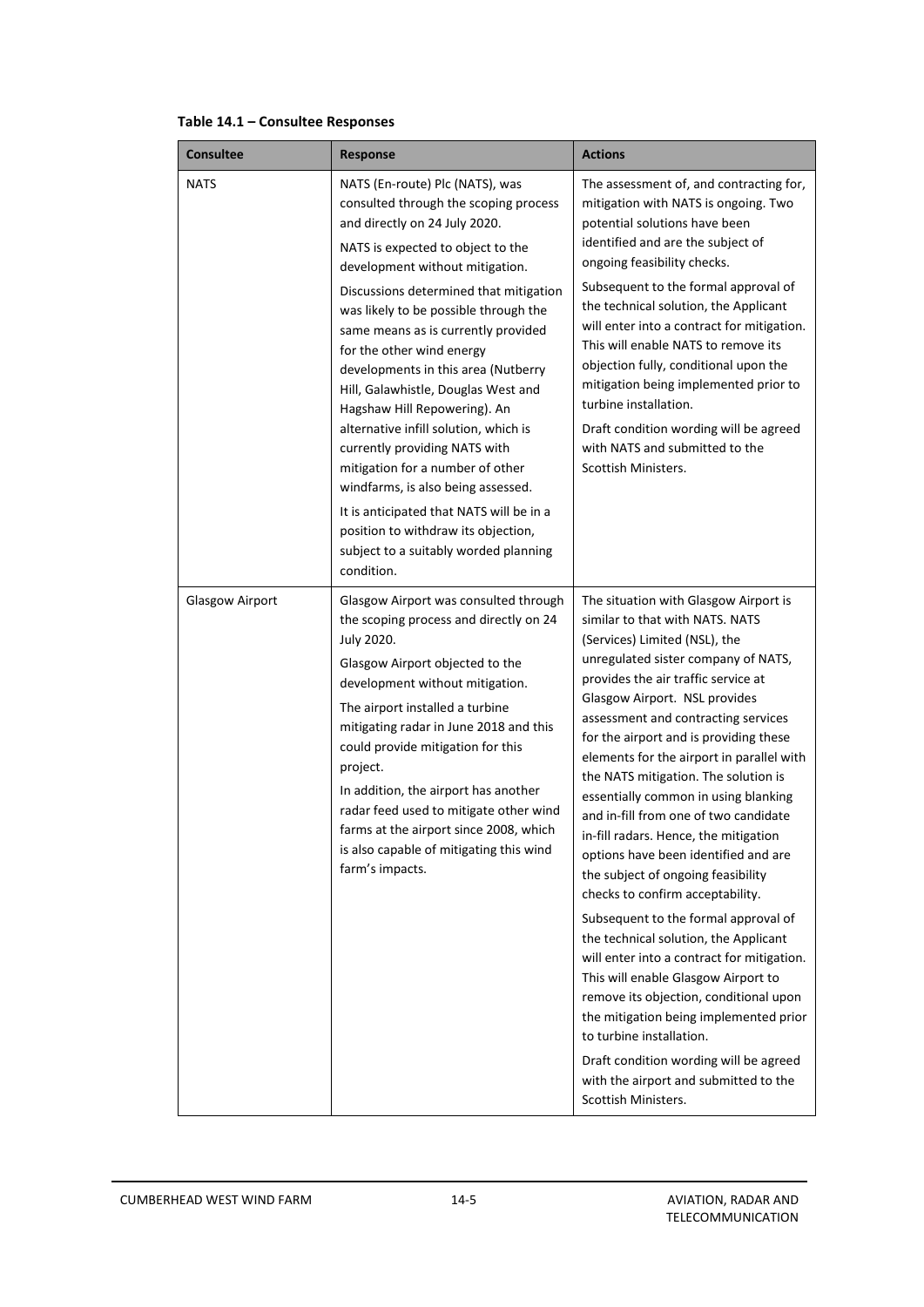| <b>Consultee</b>                                                                                             | <b>Response</b>                                                                                                                                                                                                                                                                                                                                                                | <b>Actions</b>                                                                                                                                                                                                                                                                                               |
|--------------------------------------------------------------------------------------------------------------|--------------------------------------------------------------------------------------------------------------------------------------------------------------------------------------------------------------------------------------------------------------------------------------------------------------------------------------------------------------------------------|--------------------------------------------------------------------------------------------------------------------------------------------------------------------------------------------------------------------------------------------------------------------------------------------------------------|
| <b>Glasgow Prestwick</b><br>Airport                                                                          | Glasgow Prestwick Airport (GPA) was<br>consulted through the scoping process<br>and directly on 24 July 2020.<br>In their scoping response of 28 July<br>2020 GPA stated that they were<br>unlikely to object to a formal<br>application but noted that they may<br>require an assessment to be<br>undertaken of impacts to published<br>Instrument Flight Procedures (IFP's). | No further action is required at this<br>stage.<br>The Applicant will respond to any<br>request from GPA to conduct<br>assessments of impacts to radar or<br>Instrument Flight Procedures.                                                                                                                   |
| MoD                                                                                                          | The Defence Infrastructure<br>Organisation (DIO) was consulted<br>through the scoping process,<br>responding on 9 September 2020.<br>The MOD has no concerns in relation to<br>the proposal, subject to the provision<br>of appropriate lighting.                                                                                                                              | The CAA requirements for visible<br>spectrum lighting will fully meet the<br>MOD lighting requirement. The<br>periphery CAA lights will also contain<br>an Infra-Red element so enabling MoD<br>(and other) pilots equipped with night<br>vision goggles to detect the lights.<br>No other actions required. |
| Ofcom (via Spectrum<br>Licensing) (licensee for<br>all fixed links)                                          | Ofcom no longer responds to<br>consultation requests, however<br>information on fixed links is available<br>from Ofcom's online database <sup>1</sup> . The<br>data files were downloaded on 21<br>October 2020 and interrogated using<br>GIS. No fixed links were identified<br>within 1 km of any proposed turbines.                                                         | No further action is required.                                                                                                                                                                                                                                                                               |
| Joint Radio Company<br>(JRC)<br>(safeguarding<br>communications for the<br>electricity and gas<br>utilities) | JRC responded on 28 September 2020<br>confirming that the proposal is cleared<br>with respect to radio link infrastructure<br>operated by ScottishPower and Scotia<br>Gas Networks.                                                                                                                                                                                            | No further action is required.                                                                                                                                                                                                                                                                               |
| Atkins<br>(safeguarding<br>communications for the<br>water utilities)                                        | Atkins responded on 30 September<br>2020 objecting to the Proposed<br>Development as there is a risk that the<br>proposed turbines would cause<br>interference to the Dunside to<br>Kilncadzow link, based on an 1800 m<br>radius search area.                                                                                                                                 | The Applicant would note that there<br>are operational turbines within closer<br>proximity to this link, therefore<br>interference is unlikely.<br>Further consultation has been<br>undertaken with Atkins to request the<br>objection is removed. Awaiting<br>response.                                     |
| Arqiva<br>(Operator of the<br>television broadcasting<br>infrastructure)                                     | Arqiva responded on 5 October 2020<br>confirming they have no objections to<br>the Proposed Development.                                                                                                                                                                                                                                                                       | No further action required.                                                                                                                                                                                                                                                                                  |

<sup>1</sup> https://www.ofcom.org.uk/spectrum/information/spectrum-information-system-sis/spectrum-informationportal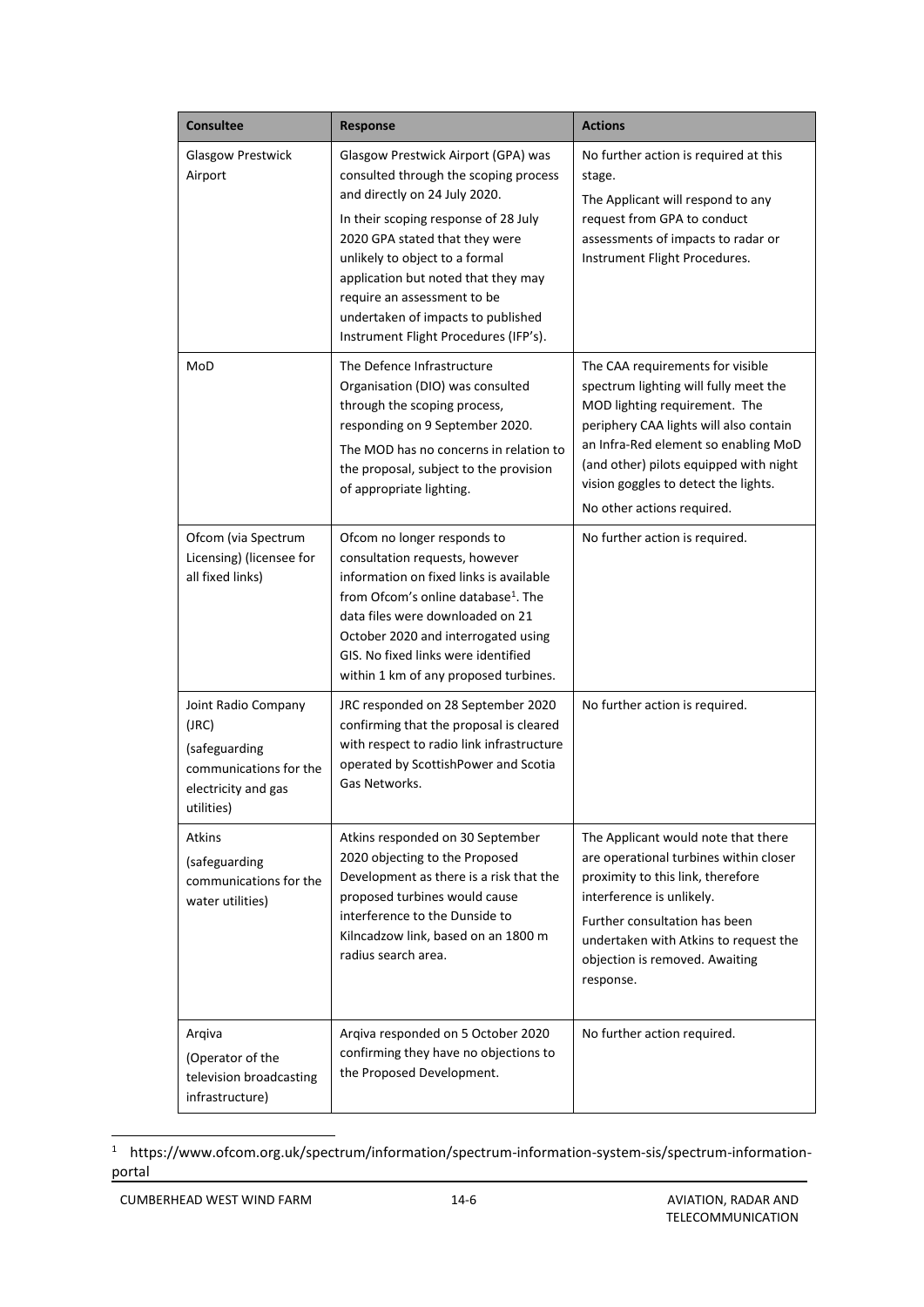# <span id="page-8-0"></span>14.5 Assessment Methodology

### *Aviation and radar*

- 14.5.1 Ultimately the requirement for the Proposed Development to have no significant adverse effects on aviation is established through consultation with all relevant stakeholders within the consenting process. The task of the Applicant is to independently assess the potential effects and where significant adverse effects may occur, to enter a dialogue with the affected stakeholders prior to submission as far as is possible. Whilst the aim of this pre-submission dialogue is to enable the approval of all stakeholders, typically solutions are identified but do not reach full maturity in terms of the assessment by the stakeholders and the contracting of mitigation where required. The stakeholders consider dialogue a higher priority and more meaningful, once design iterations are completed and a live application exists.
- 14.5.2 An initial scoping study identified those stakeholders potentially affected by the Proposed Development. The scoping process involves considering all military and civil aerodromes in the wider area out to circa 60 km, all radar installations out to the limit of their range, all navigational aids, airground-air communications stations and low flying activities. The scoping process identified NATS, Glasgow Airport, GPA and the MoD as relevant stakeholders.
- 14.5.3 The principal sensitivity is the visibility of the turbines to those radars potentially affected. Because of this, studies have been conducted prior to submission to assess the visibility of the Proposed Development to all relevant radars in the area. These studies determined that at least some of the turbines are expected to be visible to the NATS primary surveillance radars at Lowther Hill and Cumbernauld and to the Glasgow Airport primary surveillance radar. Impacts to secondary surveillance radar are not expected to be significant at this range and location.
- 14.5.4 The site is sufficiently remote from all aerodromes not to be considered as a physical obstruction.
- 14.5.5 As structures over 150 m high there is a statutory requirement for aviation lighting on the Proposed Development. The precise details of the lighting will need to be agreed with the CAA prior to construction. The requirements for the lighting of en–route obstacles (i.e. those away from the vicinity of a licensed aerodrome) are set out in Article 222 of the UK Air Navigation Order (ANO) 2016 as modified by the June 2017 CAA Policy Statement: Lighting of Onshore Wind Turbine Generators in the United Kingdom with a maximum blade tip height at or in excess of 150 m Above Ground Level. Article 222 requires medium intensity (2000 candela) steady red aviation warning lights to be mounted as close as possible to the top of all structures at or above 150 m above ground level (AGL) and illuminated at night. In terms of requirement for lighting wind turbines generators, the CAA interprets this as the fitting of lights on the top of the supporting structure (the nacelle) rather than the blade tips. Additionally, the 2017 Policy Statement requires at least three (to provide 360-degree coverage) low-intensity lights (32 candela) be provided at an intermediate level of half the nacelle height. The lights should be turned on only when illuminance reaching a vertical surface falls below 500 LUX (dusk like conditions). If the horizontal meteorological visibility in all directions from every wind turbine generator in the Proposed Development is more than 5 km, the intensity of the nacelle mounted lights may be reduced to not less than 10% of the minimum peak intensity specified for a light of this type. The Applicant proposes taking advantage of this dimming functionality by installing sufficient visibility sensors. If four or more wind turbine generators are located together in the same group, with the permission of the CAA, only those on the periphery of the group need be fitted with a light.
- 14.5.6 Dialogue with NATS and Glasgow Airport is ongoing, with mitigation identified and approval anticipated in due course in both cases.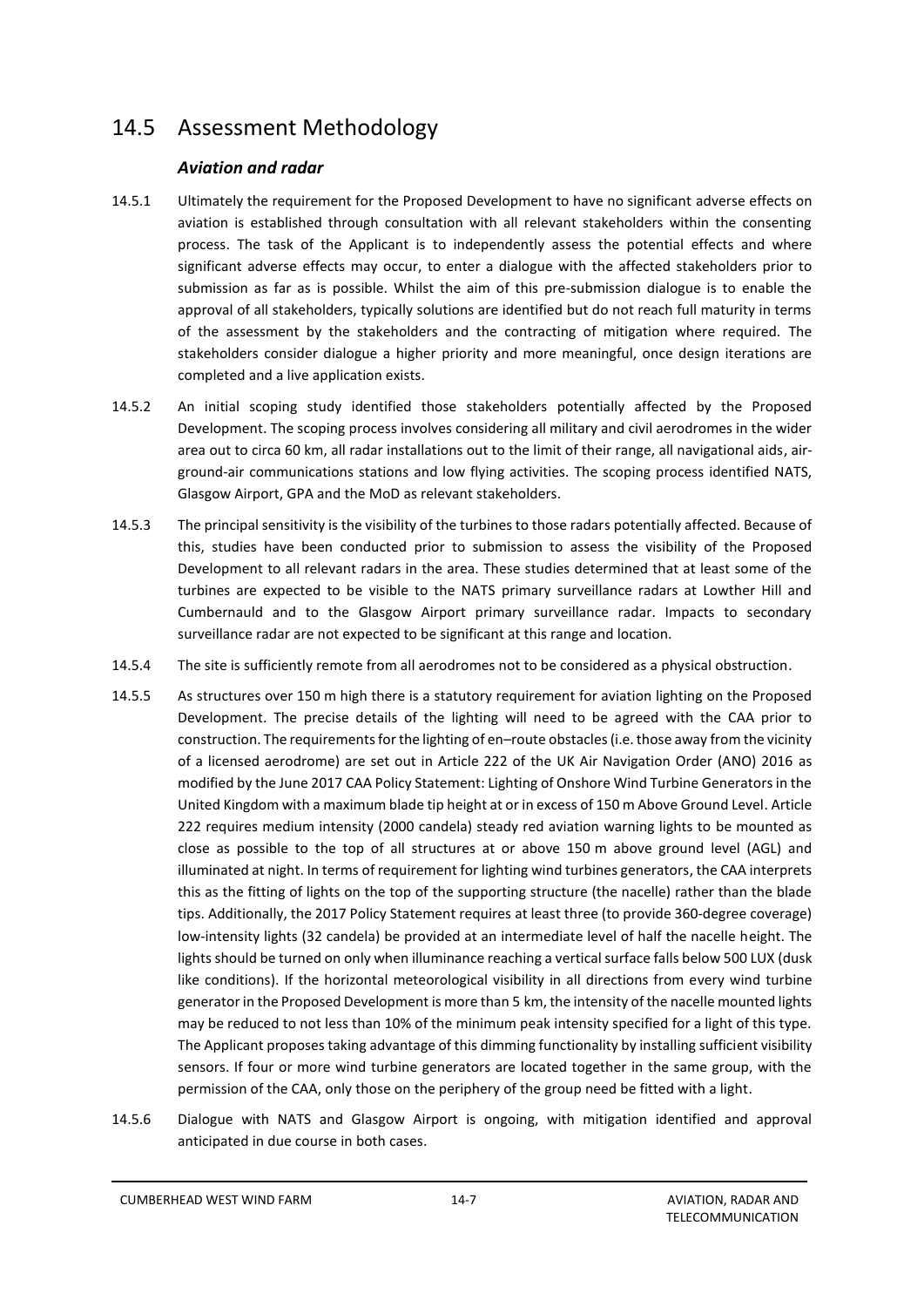### *Telecommunications*

- 14.5.7 Interference with mobile phone networks and other wireless data networks can occur through the interference of microwave and UHF band fixed links. These are operated by or on the behalf of the mobile service providers, the utility companies, the emergency services and occasionally by small private networks.
- 14.5.8 The impact assessment has been conducted through consultation with the operators of these systems. Ofcom (via Spectrum Licensing) manages the allocation of frequencies and holds a database of licensed links. The database is available online for interrogation to identify fixed links for any given area. Ofcom does not comment on impacts or consider mitigation, which must be conducted in direct discussions with the system operators if links are identified.

#### **Television**

- 14.5.9 Terrestrial television services within the United Kingdom are the joint responsibility of the BBC and Ofcom. The transmission network is provided and operated on behalf of the broadcaster Arqiva. With television broadcasting now having completed the conversion to a digital only service, only potential effects on the digital system need be considered.
- 14.5.10 Written consultation is required with the network operator Arqiva to address potential impacts on the television infrastructure. Consultation with Arqiva covers all the elements of the television broadcast infrastructure, with the exception of domestic television reception. Arqiva has confirmed that the development will not affect any of its microwave links. Arqiva does not provide assessment of potential impacts on digital television reception (refer to Table 14.1 above).
- 14.5.11 Potential effects on domestic television reception are assessed by consideration of the geography and topology of the local conurbations, the transmitter network, the off-air signal strength and the terrain.
- 14.5.12 The potential for negative effects on domestic television reception are greatly diminished post digital switchover. Currently there is no widely accepted method of determining the potential effects of wind turbines on digital reception. However, it is documented that digital television signals are much better at coping with signal reflections and digital television pictures do not suffer from ghosting. Digital transmitter powers increased to around ten times previous levels at digital switchover. At the same time digital signals were added to the relay transmitter network. These improvements greatly increased the availability and robustness of digital terrestrial reception. Since digital switch over, there are very few known cases of wind turbine interference with domestic television reception.

### <span id="page-9-0"></span>14.6 Baseline Conditions

### *Aviation*

- 14.6.1 No aerodromes have the potential to be affected by the Proposed Development. No military radars have the potential to be affected by the Proposed Development. No weather radars, Navigational Aids or Air-Ground-Air communication stations have the potential to be affected by the Proposed Development.
- 14.6.2 Impacts on the NATS Lowther Hill and Cumbernauld primary radars are anticipated, which if unmitigated are unacceptable to NATS.
- 14.6.3 Impacts on the Glasgow Airport primary radar are anticipated, which if unmitigated are unacceptable to the airport.
- 14.6.4 No impacts to GPA are anticipated.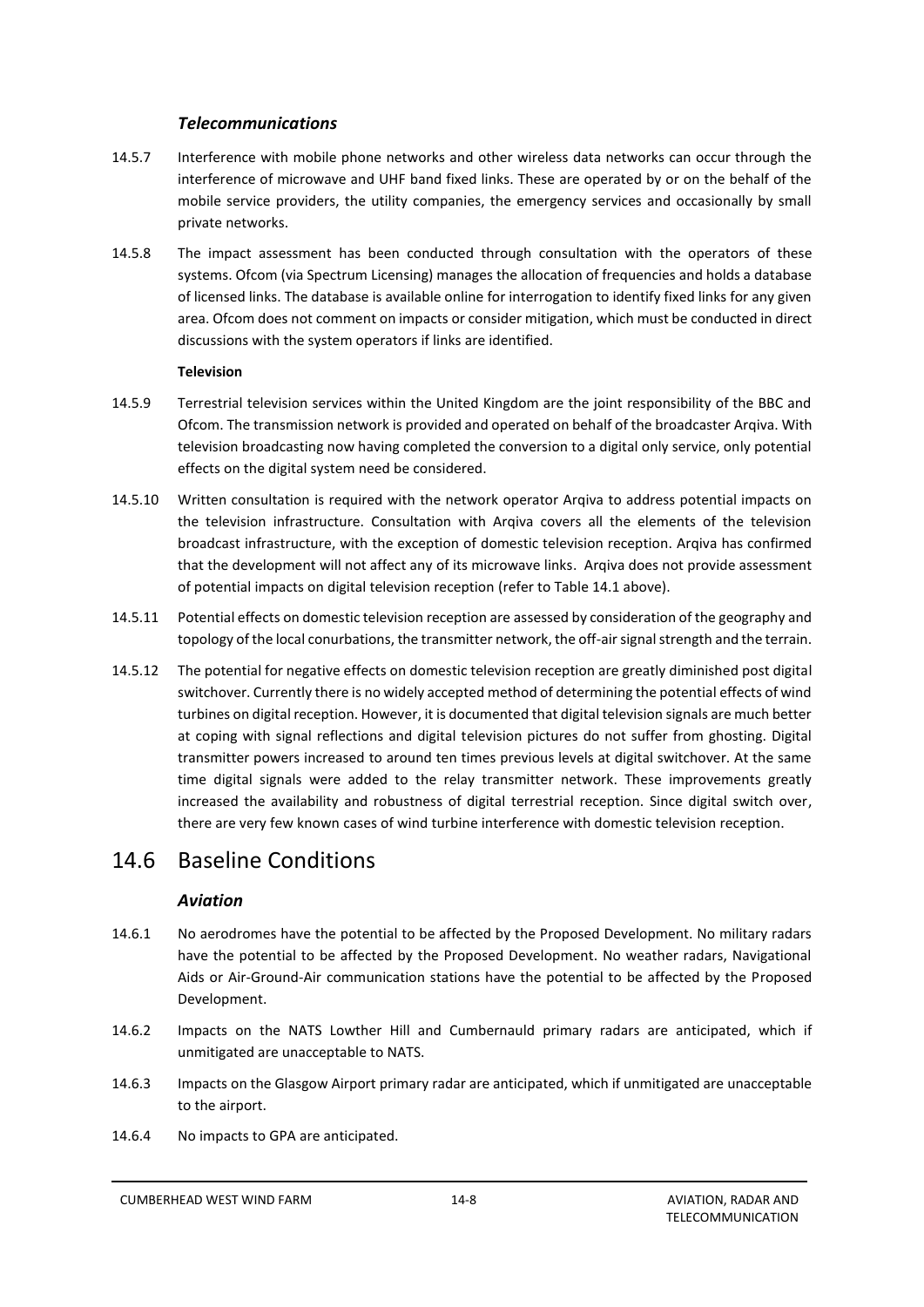14.6.5 No MoD objection is expected. The MoD has requested aviation lighting, but as this is a statutory requirement in any event, this requirement will be met, and the Applicant will ensure that relevant periphery lights have an Infra-Red component as well as the visible light.

### *Telecommunications*

- 14.6.6 The baseline was established by review of Ofcom's downloadable database of fixed links, and consultation with JRC on behalf of the electricity and gas utilities, Atkins on behalf of water utilities and Arqiva on behalf of radio transmission links and rebroadcasting links.
- 14.6.7 The consultation responses are detailed in Table 14.1 above. Atkins identified that there is a risk that the proposed turbines would cause interference to the Dunside to Kilncadzow link, based on an 1800m radius search area. The consultation process with JRC, Arqiva and review of the Ofcom database identified no infrastructure to be sufficiently close to the Proposed Development to be affected.

### *Television*

- 14.6.8 The baseline for potential impacts on television interests comprises two elements, broadcast infrastructure and domestic reception.
- 14.6.9 Post digital switchover impacts on domestic television reception are rare. Arqiva does not assess these impacts and the BBC does not provide a tool for the assessment of impacts to digital television reception. The impacts were therefore considered independently. Since 2012, the UK has been fully switched over to digital television from terrestrial signals. Digital television signals are much better at coping with signal reflections than analogue.
- 14.6.10 The nearest transmitters have been identified<sup>2</sup> and the transmission between them, the Proposed Development and residential properties has been considered. The nearest properties are primarily serviced by the transmitter at Black Hill to the north, Muirkirk to the south, Darvel to the west or Biggar to the east. The Proposed Development does not sit between the residential properties and the transmitter they receive signal from; therefore, interference is unlikely.
- 14.6.11 There are to date, no known cases of wind turbine interference with digital television, and it is therefore considered there is a low risk of any interference from the Proposed Development on domestic television reception.
- 14.6.12 Therefore, potential effects on digital television are given no further consideration within this assessment.

# <span id="page-10-0"></span>14.7 Potential Effects

### *Construction*

14.7.1 No EMI effects are anticipated to occur during construction of the Proposed Development. Given that any occurrence of EMI effect during the short commissioning period would replicate itself during operation of the Proposed Development, it is considered appropriate to consider the commissioning activities as part of the operational stage of the development.

<sup>2</sup> <https://www.bbc.co.uk/reception/check-for-transmitter-faults/>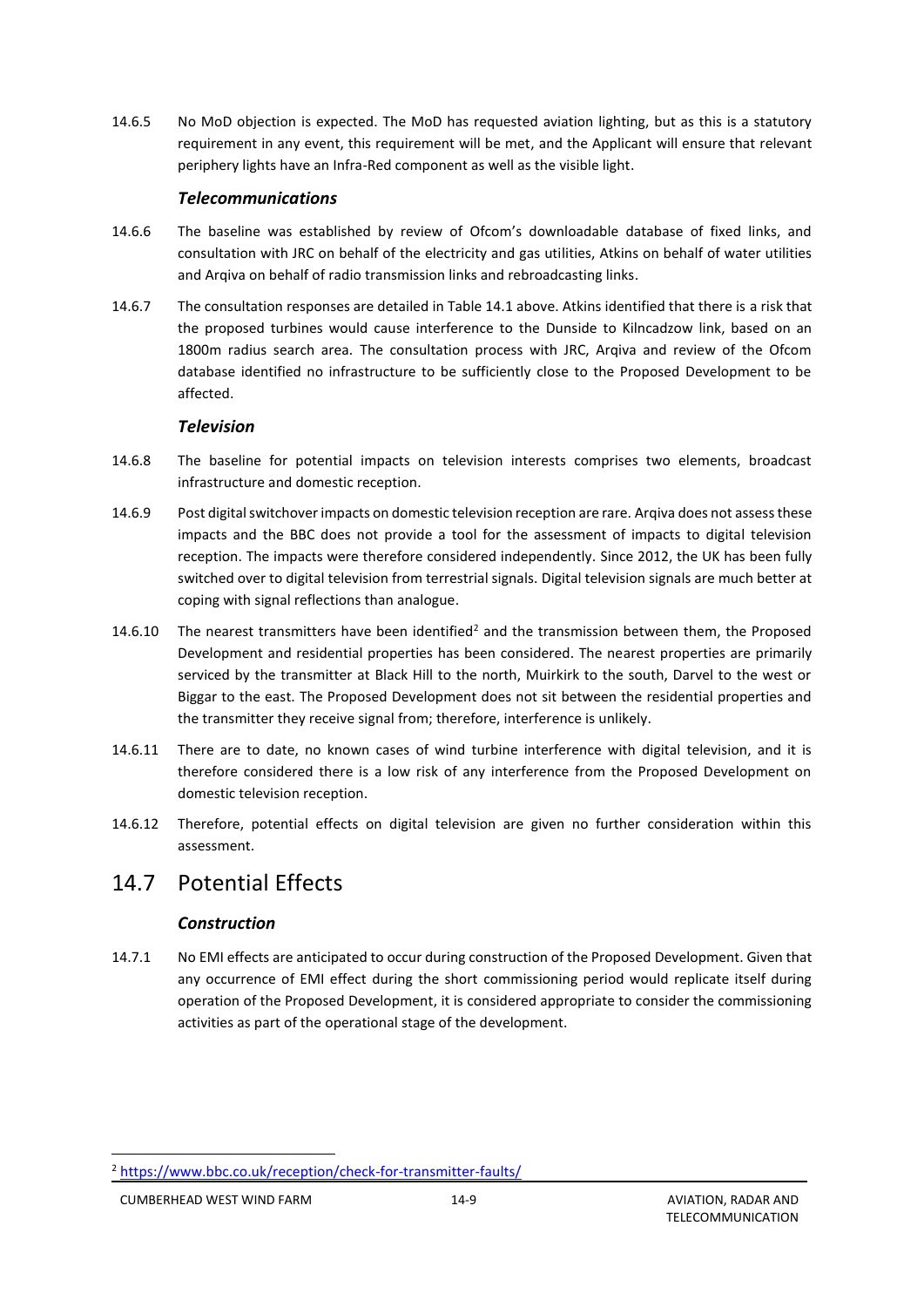### *Operation*

### **Aviation**

- 14.7.2 There is potential for major adverse (significant) effects on aviation interests during the operational phase of the Proposed Development, in the absence of mitigation.
- 14.7.3 The Applicant accepts the need to mitigate the impacts on the NATS radars at Lowther Hill and Cumbernauld and any associated planning conditions.
- 14.7.4 Similarly, the Applicant accepts the need to mitigate the impacts on the Glasgow Airport radar and any associated planning conditions.

### **Telecommunications**

- 14.7.5 Based on the review of the Ofcom database and direct consultation with link operators, the only potential impact is possible interference on the Dunside link identified by Atkins within 1800 m. The Applicant has engaged with Atkins to request they remove this objection as it is noted there are operational turbines at Auchrobert Wind Farm within closer proximity to the link path than the proposed turbines, as detailed below:
	- Approximate distance from Proposed Development turbine to fixed link: 1587 m
	- Approximate distance from Auchrobert turbine to fixed link: 280 m
- 14.7.6 It is therefore considered that the risk of interference from the Proposed Development on this link is low and can be removed through further consultation with Atkins. The impacts are therefore anticipated to be negligible.
- 14.7.7 No further impacts or effects upon fixed links are anticipated as a result of the Proposed Development.

### *Decommissioning*

14.7.8 No EMI effects are anticipated to occur during the decommissioning of the Proposed Development. Radar impacts cease when the rotors stop rotating. Other impacts associated with the physical presence of the structures and cranes replicate operational impacts. Cranes and turbines will be lit as appropriate to continue to mitigate aviation risks.

# <span id="page-11-0"></span>14.8 Mitigation

### *Aviation*

- 14.8.1 The impacts on the NATS primary radars will be mitigated through the blanking of the affected radars and the provision of in-fill coverage from one of two unaffected radar currently available to NATS (subject to the agreement of contractual arrangements).
- 14.8.2 The impacts on the Glasgow main primary radar will be mitigated through the blanking of the radar and the provision of in-fill coverage from one of two unaffected radar currently available to Glasgow Airport (subject to the agreement of contractual arrangements).
- 14.8.3 The Proposed Development will have aviation lighting to mark it as an en-route obstacle to low flying aircraft. The lighting requirements will be agreed with the CAA, with the lights meeting the requirements set out in in Article 222 of the UK Air Navigation Order (ANO). It is anticipated that approximately seventeen turbines will be lit (refer to Appendix 6.4: Lighting Assessment), marking the development periphery and the highest point.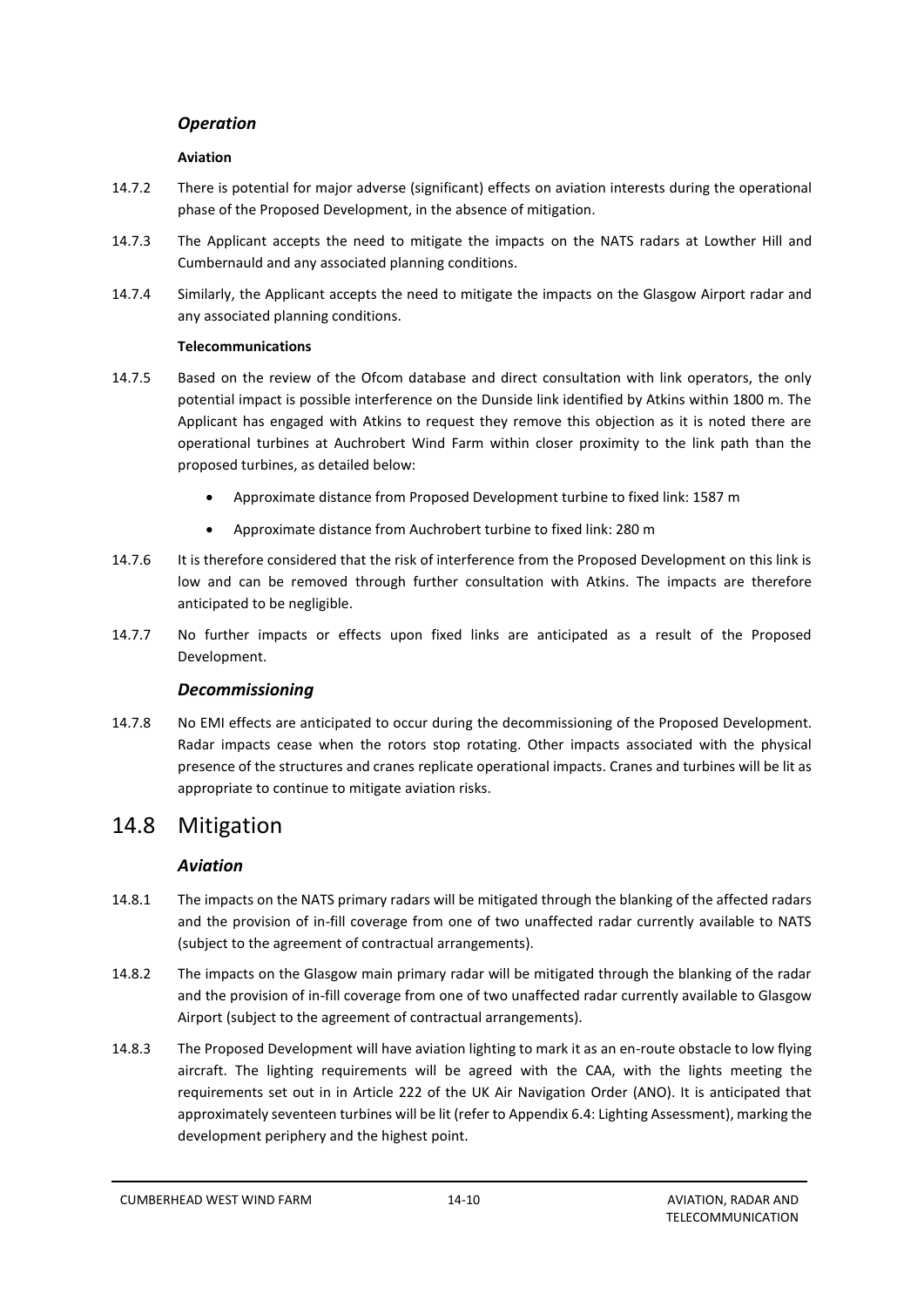14.8.4 It should be noted that the proposed lighting plan is indicative and subject to further discussion and agreement with the CAA once consent is established. At the relevant time, in the light of all consented projects in this area, the developer and the CAA may wish to adopt a holistic approach with regards to aviation lighting across this and other nearby wind farm projects.

### *Telecommunications*

14.8.5 As noted in Section 14.7.5 above it is anticipated that the Applicant will undertake further consultation with Atkins to resolve any outstanding concerns with the Dunside fixed link.

## <span id="page-12-0"></span>14.9 Residual Effects

- 14.9.1 There will be no residual effects during the construction or decommissioning phases of the Proposed Development with respect to aviation, radar and telecommunications.
- 14.9.2 Following implementation of appropriate mitigation with respect to NATS and Glasgow Airport radar concerns, there will be no residual effects on aviation, radar and telecommunication infrastructure during the operation of the Proposed Development.

### <span id="page-12-1"></span>14.10 Cumulative Assessment

- 14.10.1 It is considered that as none of the consented wind farm developments have significant residual effects on aviation, radar or telecommunication interests, the potential for cumulative effects is negligible.
- 14.10.2 Therefore, it is considered that there will be no significant cumulative effects on aviation, radar or telecommunication interests as a result of the Proposed Development.

### <span id="page-12-2"></span>14.11 Summary

- 14.11.1 This chapter has considered the potential effects of the Proposed Development on existing and planned military and civil aviation activities, television and telecommunications infrastructure.
- 14.11.2 Consultations have been conducted with Ofcom (via review of its online database), JRC, Atkins, Arqiva, MOD, NATS, Glasgow Airport and Glasgow Prestwick Airport.
- 14.11.3 Impacts were identified on NATS and Glasgow Airport primary radars. Mitigation schemes have been identified to fully meet the requirements of these stakeholders, with no residual effects. Contracts will be entered into such that NATS and Glasgow Airport can provide their approval, conditional upon the implementation of the mitigation schemes prior to turbine erection.
- 14.11.4 No effects were identified on telecommunications or television broadcasting infrastructure, summarised in Table 14.2 below.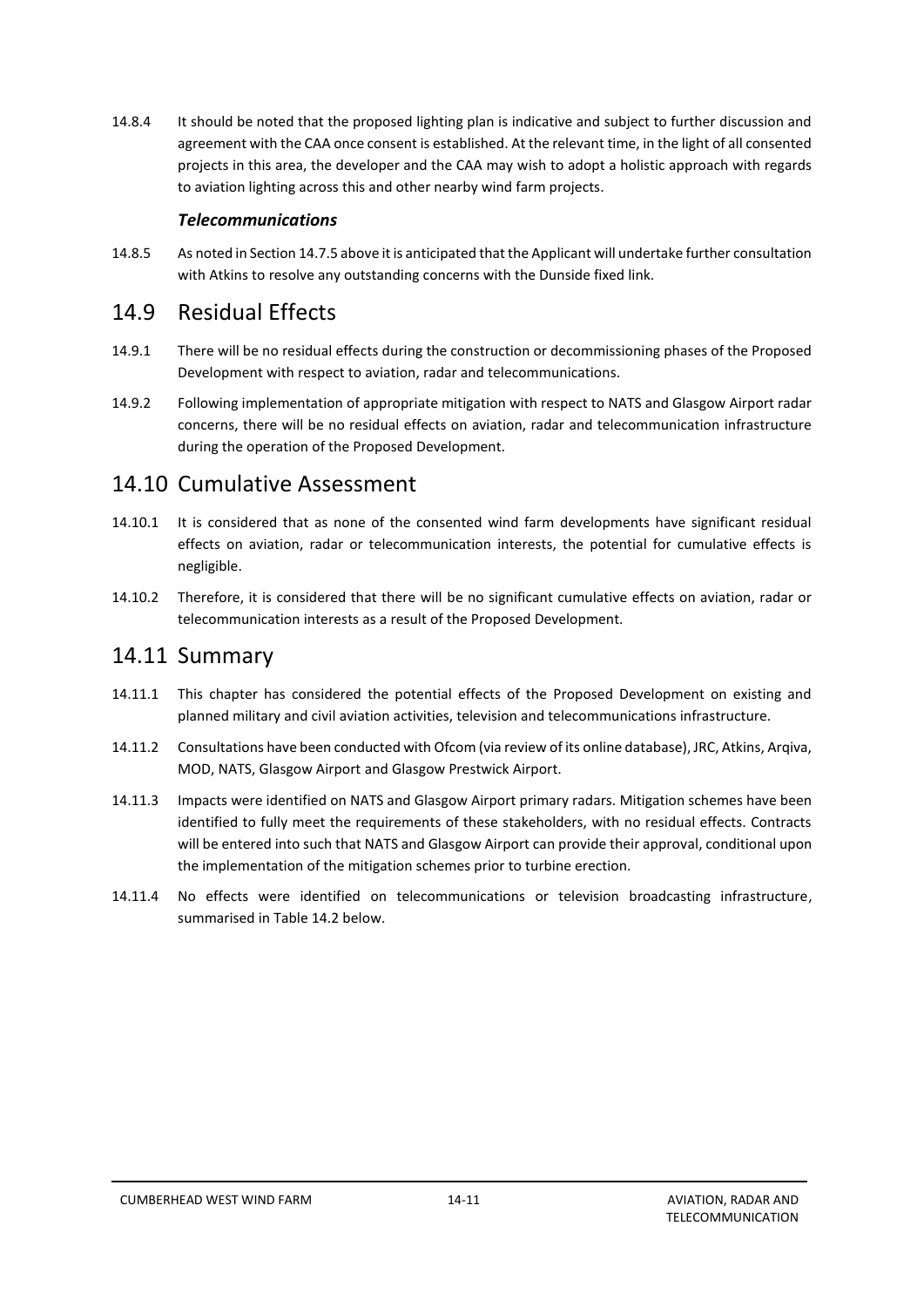### **Table 14.2 – Summary Table**

| <b>Description of Effect</b>                                                                          | <b>Significance of Potential Effect</b> |                               | <b>Mitigation Measure</b>                                                                                                                                                                                            | <b>Significance of Residual Effect</b> |                               |
|-------------------------------------------------------------------------------------------------------|-----------------------------------------|-------------------------------|----------------------------------------------------------------------------------------------------------------------------------------------------------------------------------------------------------------------|----------------------------------------|-------------------------------|
|                                                                                                       | Significance                            | Beneficial/<br><b>Adverse</b> |                                                                                                                                                                                                                      | Significance                           | Beneficial/<br><b>Adverse</b> |
| Effects on aviation, radar and telecommunication<br>interests during construction and decommissioning | Negligible                              | Neutral                       | Aviation lighting will be installed as soon<br>as practicable on erected turbines.                                                                                                                                   | Negligible                             | Neutral                       |
| Effects on MoD low flying interests during the<br>operational period                                  | Negligible                              | Neutral                       | Aviation lighting will be installed. The<br>location of erected turbines will be<br>notified to the CAA and Defence<br>Geographic Centre for inclusion in<br>relevant obstacles data bases and the<br><b>ENR5.4.</b> | Negligible                             | Neutral                       |
| Effects on NATS infrastructure during the operational<br>period                                       | Major                                   | Adverse                       | Mitigation measure agreed between the<br><b>Applicant and NATS</b>                                                                                                                                                   | Negligible                             | Neutral                       |
| Effects on Glasgow Airport infrastructure during the<br>operational period                            | Major                                   | Adverse                       | Mitigation measure agreed between the<br>Applicant and Glasgow Airport                                                                                                                                               | Negligible                             | Neutral                       |
| Effects on telecommunications fixed links                                                             | Negligible                              | Neutral                       | Further consultation undertaken with<br>Atkins                                                                                                                                                                       | Negligible                             | Neutral                       |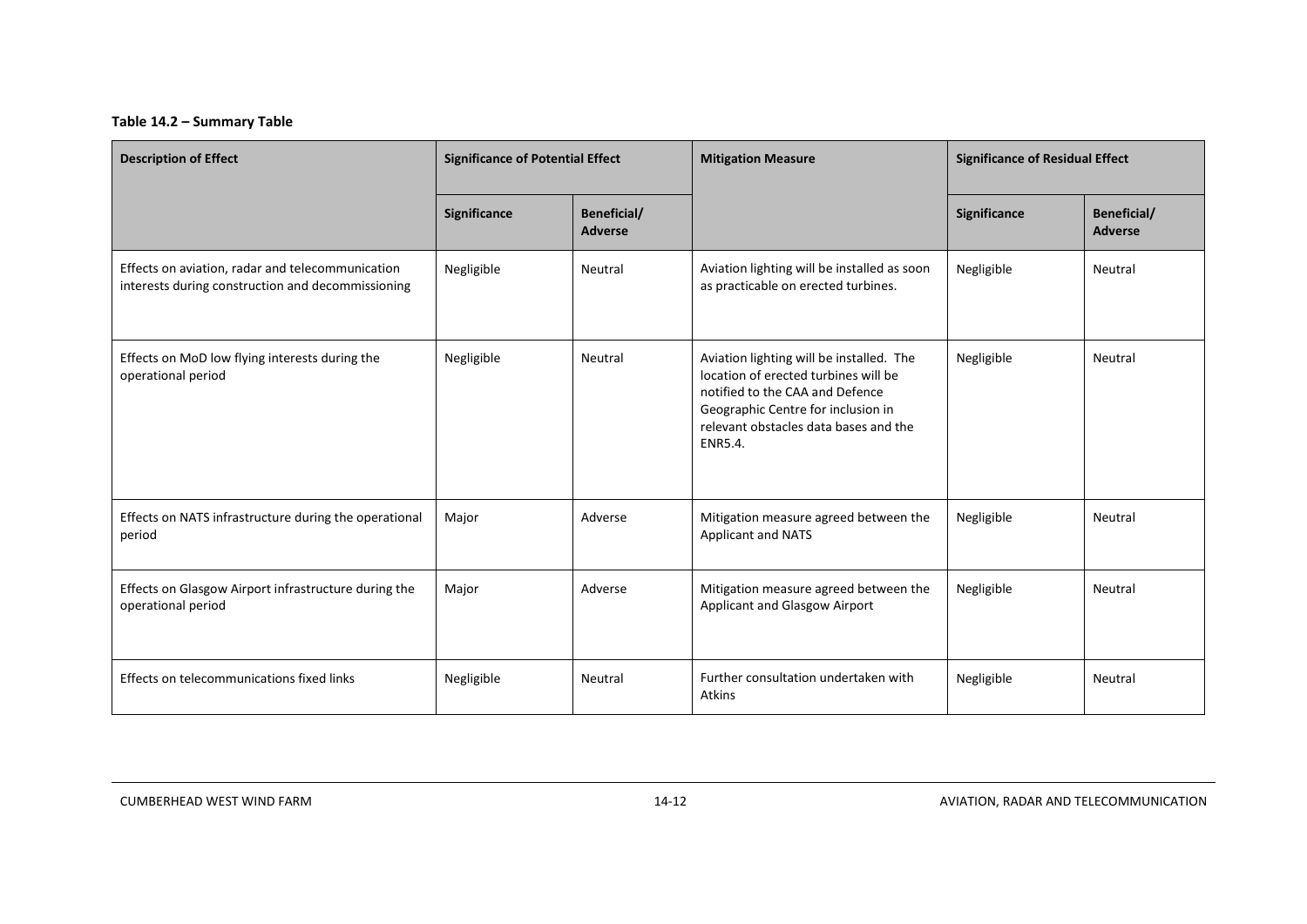### <span id="page-14-0"></span>14.12 References

Civil Aviation Authority (Feb 2016). CAP 764: CAA Policy and Guidelines on Wind Turbines.

Civil Aviation Authority (Jun 2017). Policy Statement - Lighting of Onshore Wind Turbine Generators in the United Kingdom with a maximum blade tip height at or in excess of 150m Above Ground Level

Civil Aviation Authority (Mar 2018). CAP 393: The Air Navigation Order 2016 (ANO) and Regulations

Ofcom online database: Licences and Transmitters/Receivers (accessed October 2020): [https://www.ofcom.org.uk/spectrum/information/spectrum-information-system-sis/spectrum](https://www.ofcom.org.uk/spectrum/information/spectrum-information-system-sis/spectrum-information-portal)[information-portal](https://www.ofcom.org.uk/spectrum/information/spectrum-information-system-sis/spectrum-information-portal)

Ofcom (2009). Tall structures and their impact on broadcast and other wireless services.

Planning Advice Note 62(2001). (PAN 62) on Radio Telecommunications. Scottish Government.

Planning Circular 2/03 (revised March 2016). Safeguarding of Aerodromes, Technical Sites and Military Explosives Storage Areas. Scottish Government.

Scottish Planning Policy (2014). Scottish Government.

Onshore Wind Policy Statement

South Lanarkshire Council (2015). South Lanarkshire Local Development Plan.

South Lanarkshire Council (2015). Supplementary Guidance10 - Renewable Energy.